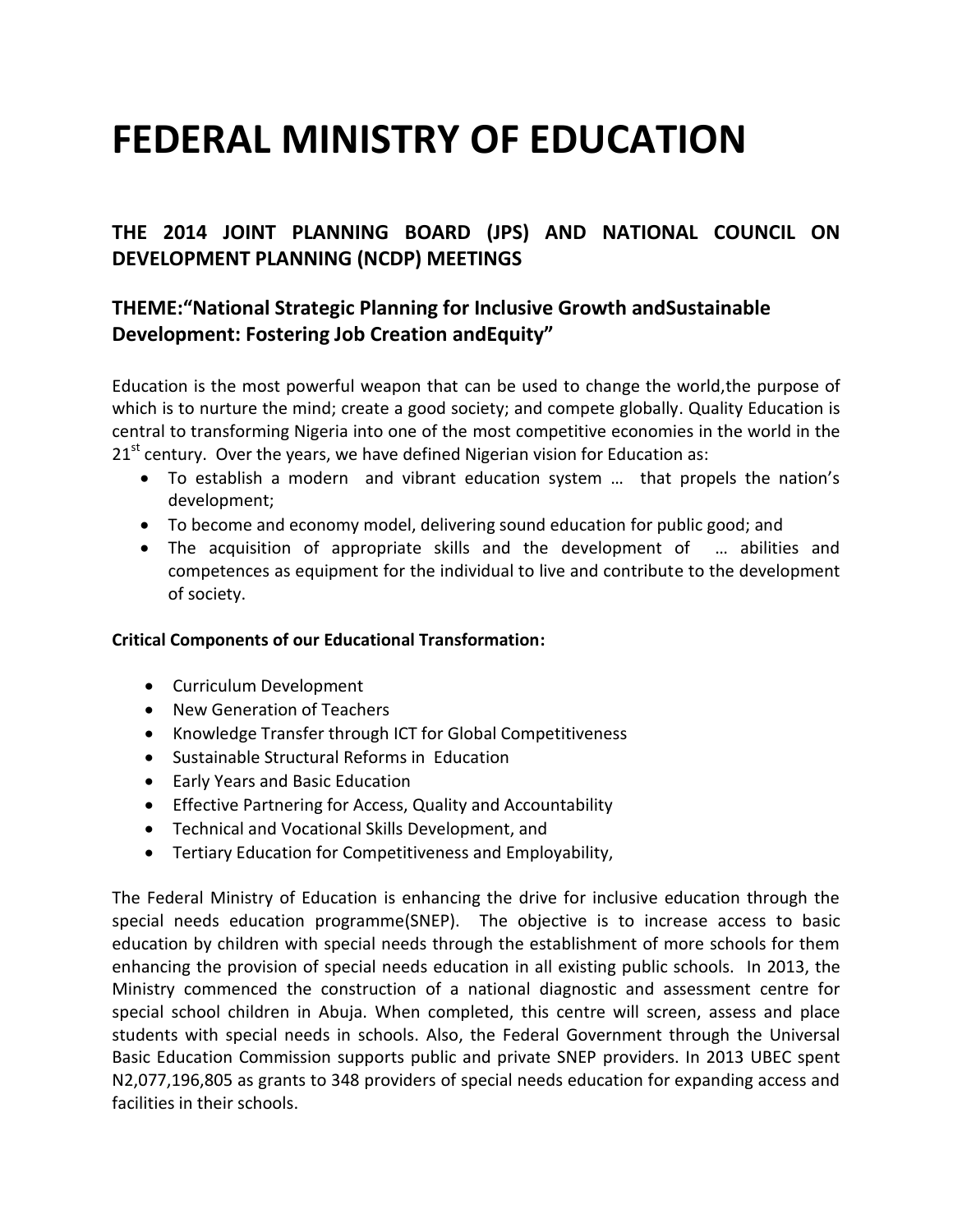#### **Expansion of Nomadic Education:**

Access to basic education by the nomadic population, including pastoralists, children of migrant fisher-folks and farmers is receiving attention. Through the National Commission for Nomadic Education, a series of sensitization campaigns was conducted in 2013 to advance access and ensure the provision of quality functional Basic Education in Nomadic schools. These campaigns took place across the country and succeeded in attracting increased enrolment figures in many nomadic schools in the country.

#### **Provision of Infrastructure through the MDGs and Constituency Projects:**

The Federal Government's MDGsprojects for the development of education include "constituency projects on education" aimed at ensuring Federal presence in the nooks and crannies of Nigeria. The projects are usually decided upon by the members of the National Assembly based on the needs of their constituencies and they add value and enhance access and quality of education in the country. In 2013, for instance, FME executed about 300 Constituency/MDGs education projects, including over 205 – three classroom blocks, in the six geo-political zones spread across 33 states of the Federation, including the FCT. Most of the projects are at various stages of completion.

#### **Development of Curriculum on Trade and Entrepreneurship education**

Nigeria is focused on moving from offering academic courses or theoretical vocational and technical education to a more competence-based skill training, in order to produce youths with appropriate skills to meeting the highly competitive job market. Through the NERDC the Nation developed a new curriculum on trade and entrepreneurship education for 34 trade subjects as part of the drive to promote skills development and entrepreneurship among Senior Secondary School students. This is aimed at enhancing the introduction of trade and entrepreneurship studies in schools. The trades are as follows:

| 1              | Auto Body repair    | 10           | Painting            | and   | 19 | <b>Store Keeping</b> | 28 | Catering and Craft     |
|----------------|---------------------|--------------|---------------------|-------|----|----------------------|----|------------------------|
|                | and spray painting  |              | Decoration          |       |    |                      |    | Practice               |
| $\overline{2}$ | Electrical<br>Auto  | 11           | Capacity            | and   | 20 | Data Processing      | 29 | <b>GSM Maintenance</b> |
|                | work                |              | Joinery             |       |    |                      |    |                        |
| 3              | Mechanical<br>Auto  | 12           | Block laying, Brick |       | 21 | Photography          | 30 | Tourism                |
|                | work                |              | Laying              | and   |    |                      |    |                        |
|                |                     |              | concrete work       |       |    |                      |    |                        |
| 4              | Air<br>Conditioning | 13           | Plumbing            | and   | 22 | Upholstery           | 31 | <b>Fisheries</b>       |
|                | Refrigerator        | pipe fitting |                     |       |    |                      |    |                        |
| 5              | Parts<br>Auto       | 14           | Leather             | Goods | 23 | Furniture            | 32 | <b>Matting</b>         |
|                | Merchandising       |              | Manufacturing       |       |    | Making               |    |                        |
|                |                     |              | and Repair          |       |    |                      |    |                        |

## **Trade/Entrepreneurship Subjects**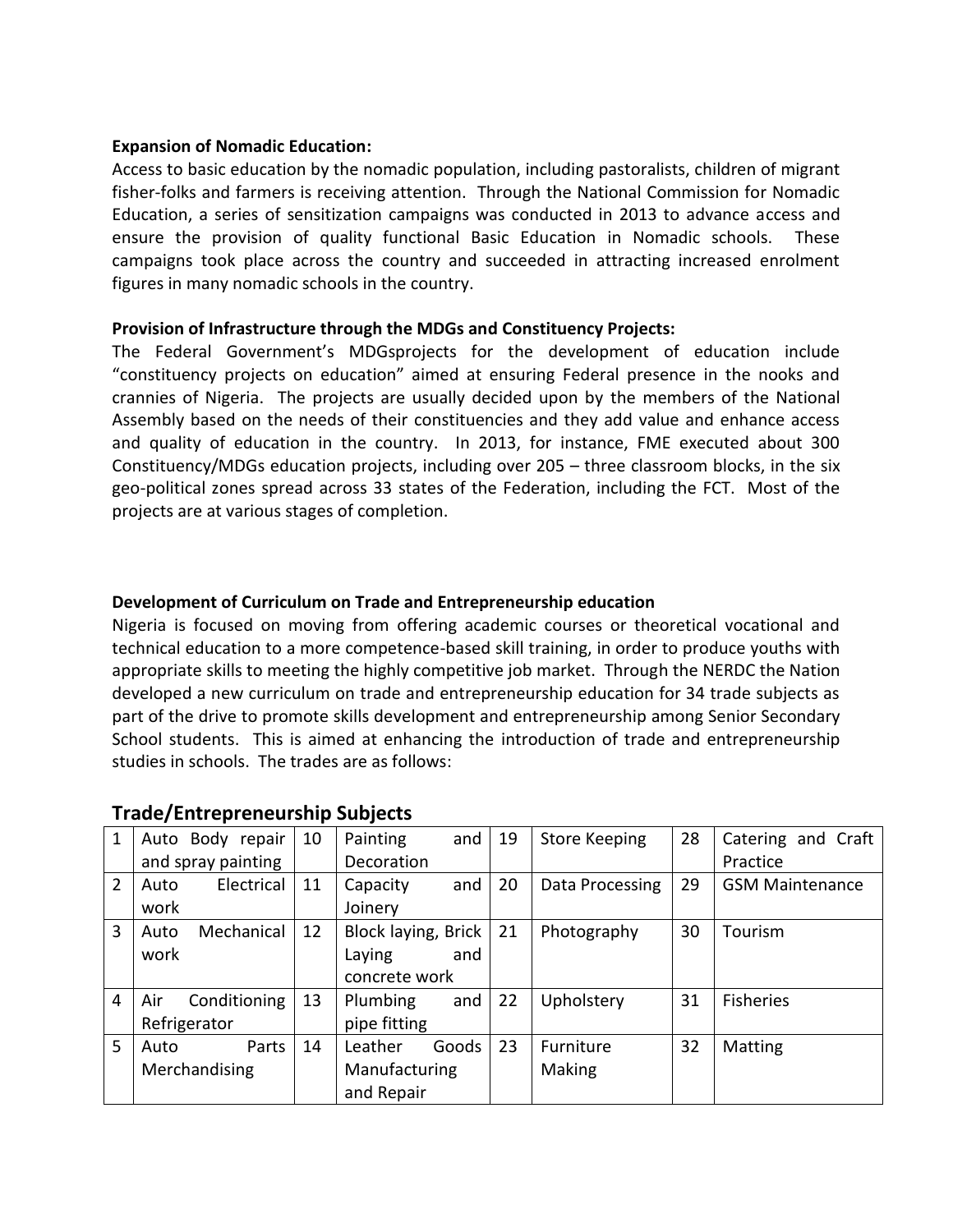| 6 | Welding              |    | and | 15          | Textile trade         | 24          | <b>Dying</b> | and   | 33 | Animal Husbandry |
|---|----------------------|----|-----|-------------|-----------------------|-------------|--------------|-------|----|------------------|
|   | craft<br>fabrication |    |     |             |                       | Bleaching   |              |       |    |                  |
|   | practice             |    |     |             |                       |             |              |       |    |                  |
|   | Electrical           |    |     | 16          | <b>Garment Making</b> | 25          | Printing     | craft | 34 | Salesmanship     |
|   | Installation         |    |     |             |                       |             | practice     |       |    |                  |
| 8 | Machine              |    | 17  | Keyboarding | 26                    | Cosmetology |              |       |    |                  |
|   | woodworking          |    |     |             |                       |             |              |       |    |                  |
| 9 | Radio,               | TV | and | 18          | Book-keeping          | 27          | Mining       |       |    |                  |
|   | Electric work        |    |     |             |                       |             |              |       |    |                  |

Other strategies include:

- **Establishment of the Presidential Public Private Sector Committee on Technical and Vocational Education development.** ThisCommittee which was set up in 2013 is headed by Africa's foremost business mogul, Alhaji Aliko Dangote. Its responsibility is to develop a blue print for a sustainable private sector investment in the development of technical and vocational education and training. Its terms of reference include to:
- $\checkmark$  Develop Strategy on the Improving the effectiveness of TVET in Nigeria;
- $\checkmark$  Conduct Labour Market Survey to determine TVET Needs of Nigerian Industries;
- $\checkmark$  Promote the adaptation of approaches from other environments for the Nigerian TVET strategy;
- $\checkmark$  Support the Implementation of the National Vocational Qualifications Framework (NVQF) and the development of the National Occupational Standards;
- $\checkmark$  Develop and Implement Government-Private Sector Collaboration framework for the funding of TVET at all levels of education; designate initial pilot institutions for government-private support in the development of TVET programmes;
- $\checkmark$  Do all things that would enhance TVET and the development of skills of Nigerian industries.
- $\checkmark$  In 2013, Nigeria's Federal Executive Council approved a Six-Level National Vocational Qualification Framework (NVQF) for the country. The framework recognizes and certifies skills and vocations outside the school systemand places same in the scheme of service. By so doing, Nigeria recognizes that skills development can be done within or outside the school system within a graduated qualification levels. The Framework will develop skills to support industries. It will enable youths to aim at acquiring skills and hence be productively engaged and appropriately remunerated according to the value of the level of certification they have obtained. To further facilitate the achievement of the goal, National Occupational Standards (NOS) are being developed in: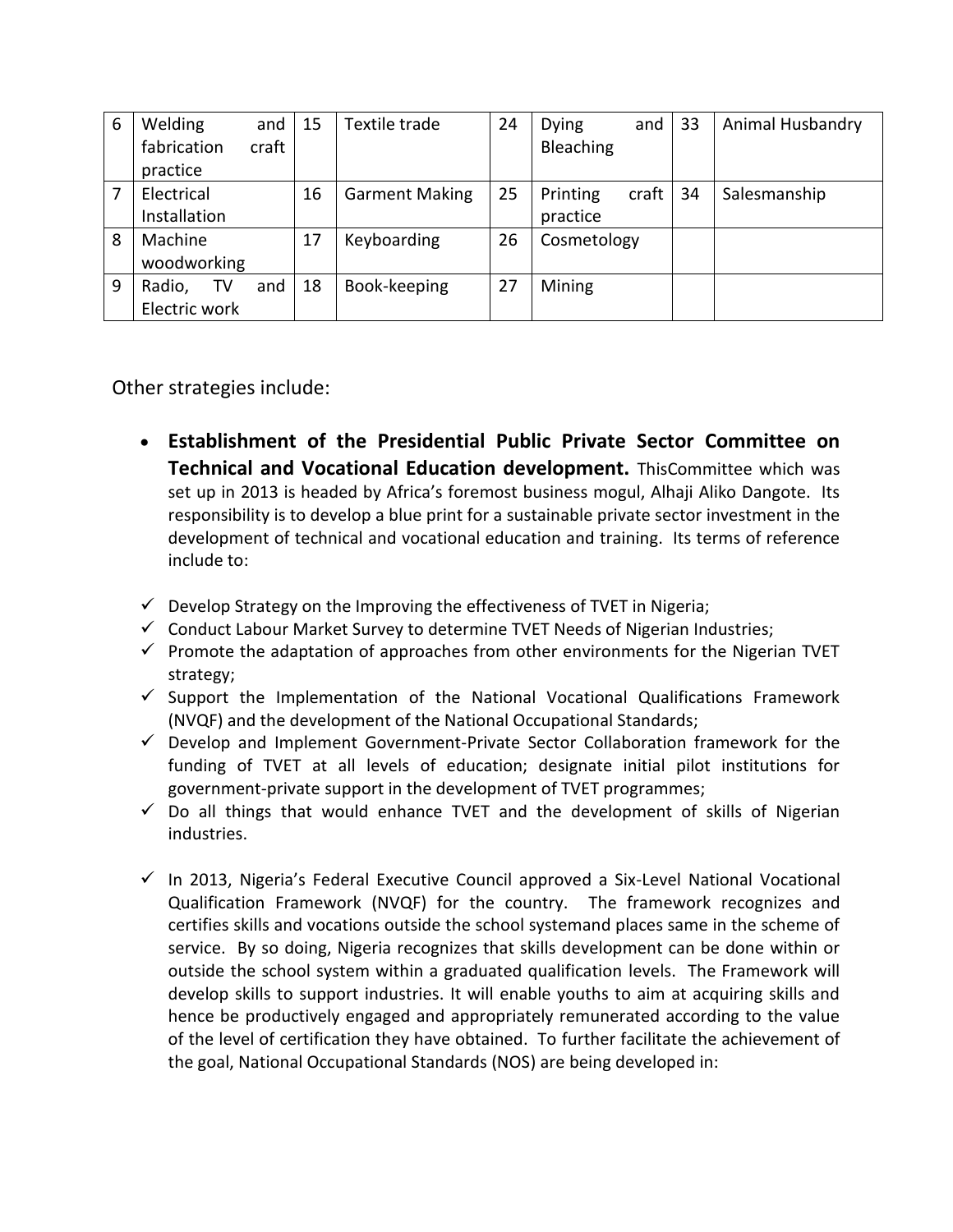- $\checkmark$  Manufacturing;
- $\checkmark$  Agriculture;
- $\checkmark$  Hotel and Tourism;
- $\checkmark$  Information and Communication Technology;
- $\checkmark$  Transportation; and
- $\checkmark$  Construction.

## **Advancing Research and Innovation in Tertiary Institutions:**

- The National Research Fund: The focus of the fund which is open to every academician and Tertiary and Research Institution in the following areas:
- **Humanities and Social Sciences;**
- **Science, Technology and Innovation;**
- **Cross cutting issues relevant to National Development;**
- **Establishment of the Nigerian Education and Research Network (NgREN):**

In 2012, the Federal Ministry of Education approved the proposal by NUC to establish the Nigerian Education and Research Network (NgREN) for the purpose of enhancing research between Educational and Research Institutions. Basically NgREN creates broadband interconnectivity between Education and Research Institutions and thus serves as a plat form forcollaborative deployment of modern teaching, learning and research tools and services in the country. Following the approval, the Ministry further ensured that the project was fully funded by the World Bank under Science Technology Education Post-Basic (STEP-B) project fund. The first phase of the project, which connects 27 Federal Universities, has the following components:

- The provision of broadband connectivity infrastructure, which entails high speed fullmesh network, a high speed internet access via submarine calbe; an An IPLC link to the London Open Exchange for cross-connection to GEANT. The Pan-Eropean REN, and the USAREN;
- Capacity Building to support skills for administration of the network;
- Power Plan for the Network Infrastructure;
- Provision of more and cheaper bandwidth;
- Provision/development of ICT applications including
- Enterprise wide anti-spam & anti-virus solutions
- E-courseware
- E-library
- Video conferencing
- Voice over Internet Protocol (VoIP)
- Subscription to e-journal and e-books
- Staff-student management & administration
- Innovations in teaching and research